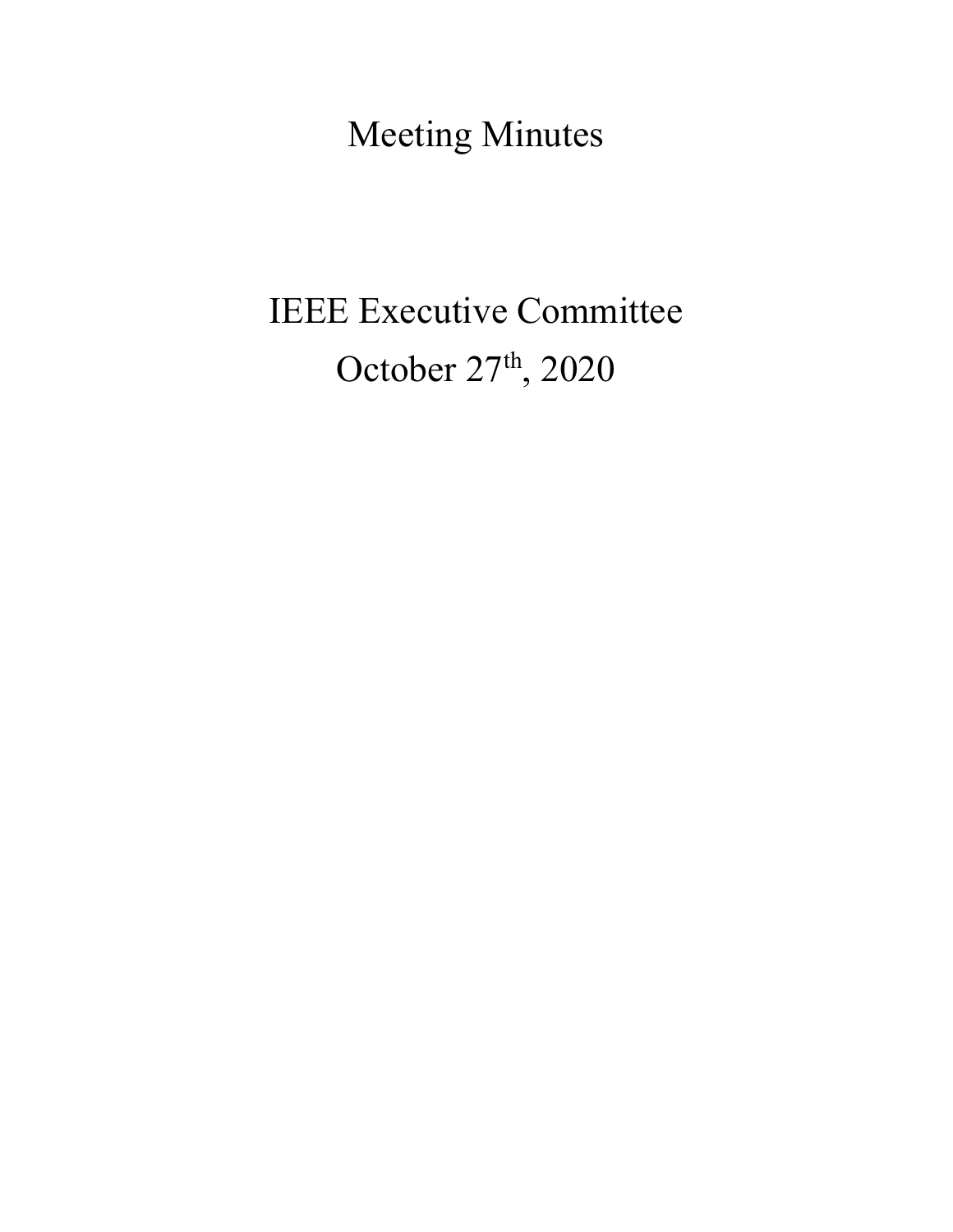

University of Saskatchewan IEEE Student Branch Meeting minutes for Sept 29, 2020 Page 2 of 6

### 1. CALL MEETING TO ORDER

Motion: Leo Second: Jonathan

# 2. CALL FOR QUORUM

| <b>ABSENT</b> | <b>PRESENT</b>   | <b>POSITION</b>                   | <b>MEMBER</b>          | <b>SIGNATURES</b> |
|---------------|------------------|-----------------------------------|------------------------|-------------------|
|               | $\boldsymbol{x}$ | Chair*                            | Alexandria Shields     |                   |
|               |                  |                                   | (Lexie)                |                   |
|               | $\mathbf{x}$     | Vice Chair*                       | Jonathan Tu            |                   |
|               | $\mathbf{x}$     | Finance Director*                 | Rafeh Khan             |                   |
|               | $\boldsymbol{x}$ | Academic Director*                | Devin Ramaswami        |                   |
|               | $\mathbf{x}$     | Social Director*                  | Leo Blocka             |                   |
|               | $\mathbf{x}$     | <b>Public Relations Director*</b> | <b>Austin Grismer</b>  |                   |
| X             |                  | McNaughton Director*              | Braeden Leisler        |                   |
|               |                  | <b>Illumination Director*</b>     | N/A                    |                   |
|               | $\mathbf{x}$     | Community Outreach Director*      | Nate Berzolla          |                   |
|               | X                | Grad. Banquet Director*           | <b>Riley Stevenson</b> |                   |
|               |                  | <b>Robotics Coordinator</b>       | N/A                    |                   |
|               | $\mathbf{x}$     | Discord Manager                   | Alex Bechtold          |                   |
|               | $\mathbf{x}$     | Grad. Student Rep.                | Logan Markewich        |                   |
|               | X                | Second Year Rep.                  | Gedeon Isezerano       |                   |
| X             |                  |                                   | Hasin Raihan           |                   |
|               | $\mathbf{x}$     | Third Year Rep.                   | Alex Bechtold          |                   |
|               | X                |                                   | Drew Johnston          |                   |
| x             |                  | Fourth Year Rep.                  | Dayne Gawley           |                   |
|               | X                |                                   | Dayton Haubrich        |                   |

\* Indicates Officer positions entitled to vote and compose the "Executive Committee".

Executive Meetings are only to be attended by Executive members, the Class Representative Committee and any non-Executive individual(s) invited by the Branch Chair for official purposes (Constitution Article 9, Section 2).

Quorum for any Executive meeting is two-thirds of the Executive. No motions can be passed without quorum. With quorum, all motions may be passed by simple majority vote (Constitution Article 9, Section 4).

# 3. Accept meeting minutes from last meeting

Motion: Dayton Result: Pass Against: 0 Abstain: 0 For: 7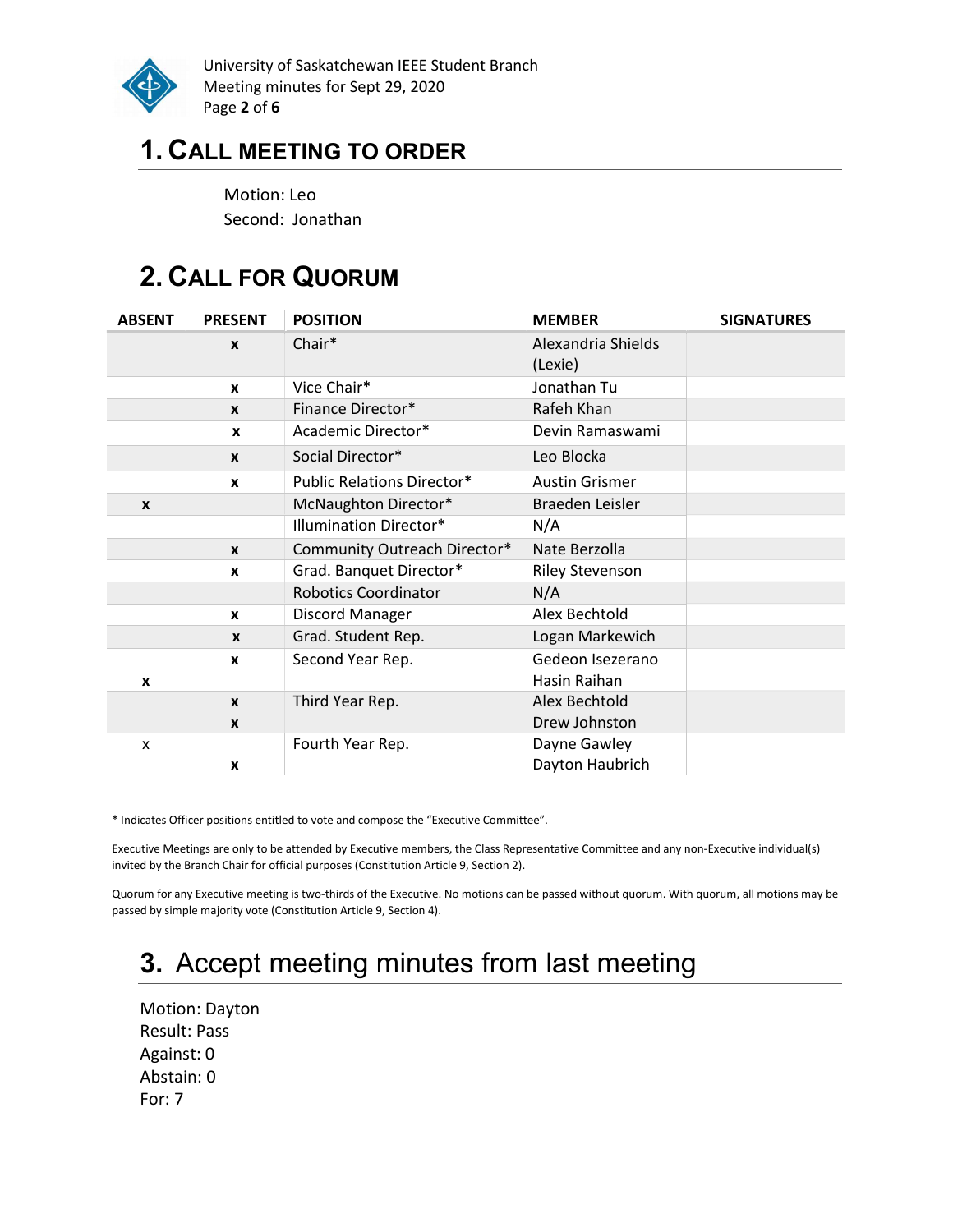

University of Saskatchewan IEEE Student Branch Meeting minutes for Sept 29, 2020 Page 3 of 6

### 4. NEW BUSINESS

4.1. Executive Items

#### **Chair**

- Meeting with Johanson
	- o Happy with our discord success
	- $\circ$  Mentioned about the 3<sup>rd</sup> year schedule
		- Hold off on talking to the profs
	- o Ok with us doing a mental health survey
	- o Wants us to have a budget for 2021- 2022 events
- **SESS Board of Director meetings** 
	- o Not too much happening this year from the SESS
	- $\circ$  Bi election on November 26<sup>th</sup>
	- $\circ$  AGM November 12<sup>th</sup>
- **Student Groups** 
	- o All board of directors' positions have been filled
- **What is Engineering event** 
	- o Q & A with high school students
	- o Possible Vlog

#### Vice Chair

Still collecting names for the IEEE member list and updating the website

#### Financial Director

- Reimbursement to Lexie for Discord Nitro & Boosts of \$48.38
	- o Motion: Leo
	- o Result: Pass
	- o Against:0
	- o Abstain:0
	- o For:7
- Updated our financial record up to date
- Total amount \$31,348.45
	- $\circ$  \$8,214.30 chequing
	- o \$23,134.30 Savings

#### Academic Director

**Midterm tutorials**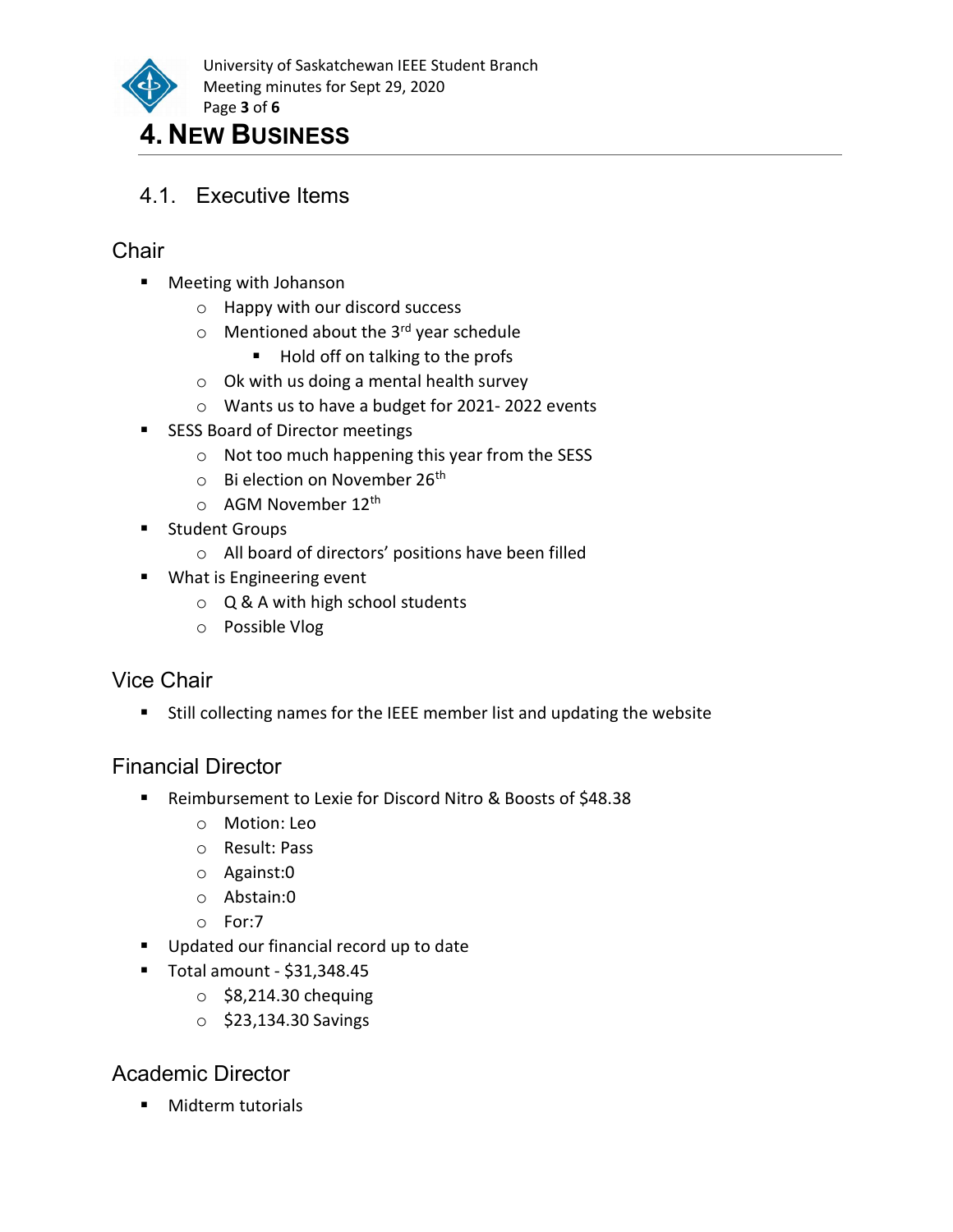

University of Saskatchewan IEEE Student Branch Meeting minutes for Sept 29, 2020 Page 4 of 6

- o Can't find a tutorial leader for EE321
- $\circ$  2<sup>nd</sup> year classes should be good to go (EE221)
	- **Still waiting on confirmation for EE265**

#### Social Director

- Game night this Friday (Among us)
	- o Can do games after the event too
- **Big Brother Big Sister** 
	- o We still do not know how many kids there are.
	- o Previous years attendance + 5 is our estimation
	- o Talked about what we can get them
		- Gift bags, donation drive
- Still need to contact the Hose about our contract

#### Public Relations Director

- **Looked at the example IEEE linked page** 
	- o Will look into setting it up this week
- **Replacement of Calgary trip** 
	- o Possible video tours of companies

#### McNaughton Director

**Please do not use "@everyone" in public chats** 

#### Illumination Director

■ Not Present

#### Community Outreach Director

■ Nothing to Report

#### Graduation Banquet Director

- **Filter** From Johanson
	- o Our best interest to do grad online
- APEGS grant
	- o Did not receive it as we did not meet their requirements
		- Not enough professional interaction
- Applying for ISESF funding soon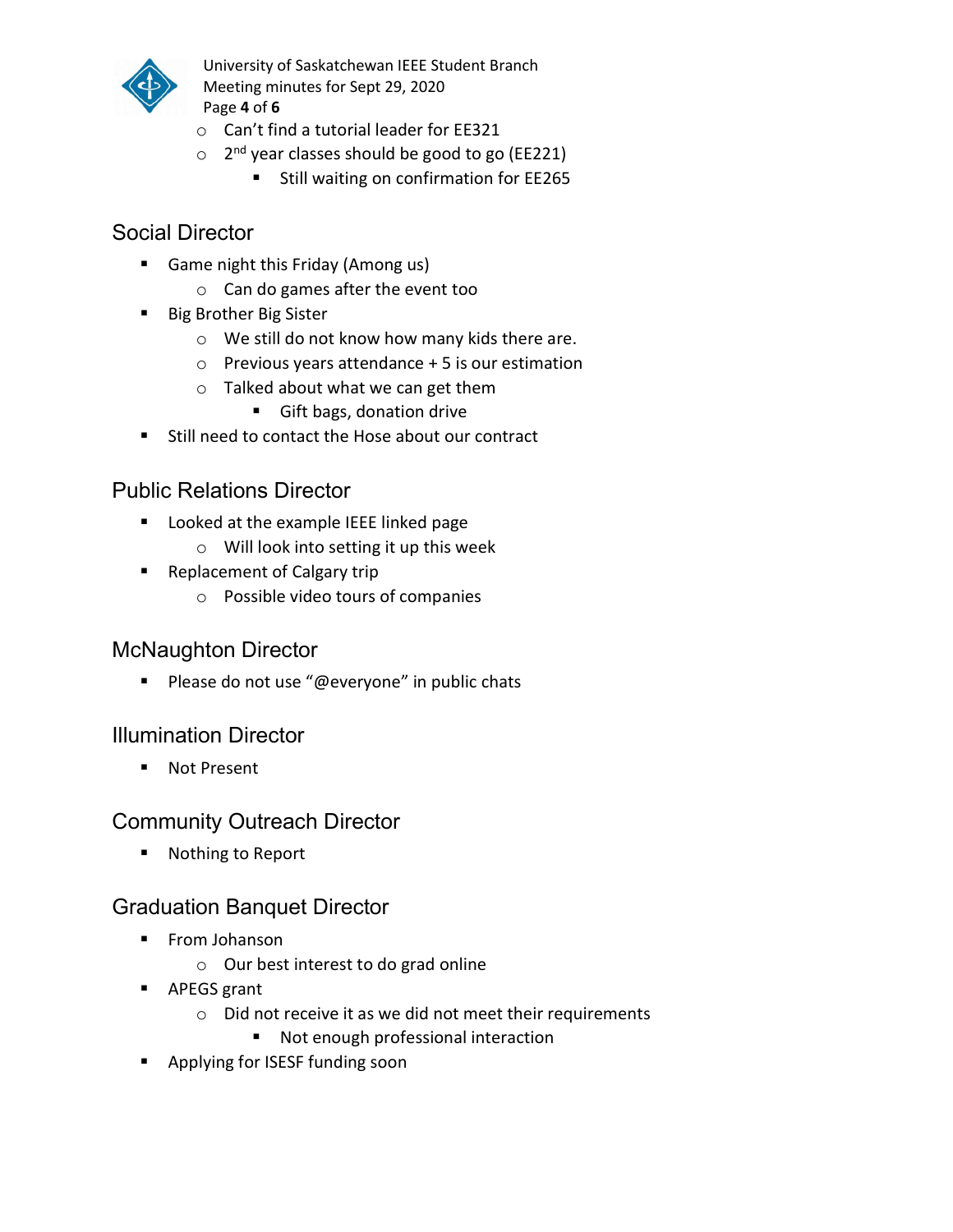

### SPECIAL COMMITTEE ITEMS

#### Robotics Coordinator

Not Present.

#### Discord Manager

- Motion to boost the Discord Channel (Oct, Friday 23 $rd$ )
	- o Motion: Lexie
	- o Result: Pass
	- o Against: 0
	- o Abstain: 3
	- o For: 5
- Possible Motivational text channel
- Now about 160 people in the discord

# STUDENT REPRESENTATIVE COMMITTEE ITEMS

#### Graduate Student Representative

■ Nothing to Report.

#### Second Year Representative

■ Nothing to Report.

#### Third Year Representative

■ Nothing to Report.

#### Fourth Year Representative

■ Nothing to Report.

# 5. DISCUSSION

- **Possible Movie Night Commissioner** 
	- o Could fall into Social Director/Who wants to do this
		- Can fall under the Social Committee
- Clothing ideas
	- o Can change the Logo on it